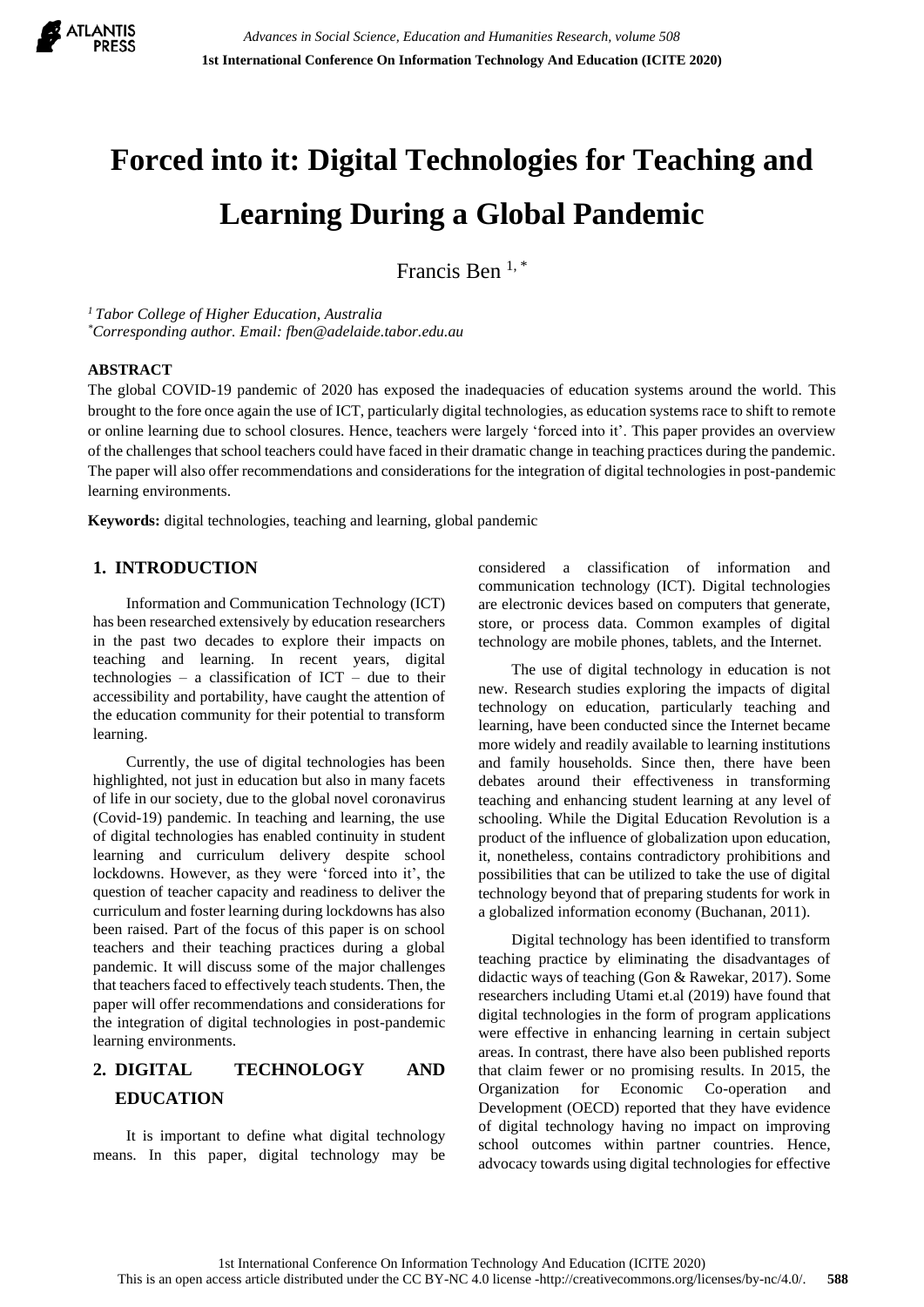

teaching and learning has always subjected itself to contention. However, whether there are strong arguments for their effectiveness or not, 2020's global pandemic has forced education systems around the world to adopt digital technologies as an alternative to traditional ways of teaching and learning to keep education running.

# **3. COVID-19: ITS IMPACTS ESPECIALLY IN EDUCATION**

The global COVID-19 pandemic in 2020 has practically changed the world resulting in crumbling economies due to the collapse of some industries, and changes in education. It has dramatically changed the way people live, regardless of nationality, level of education, income, or gender. New ways of life within societies have emerged – social/physical distancing; remote learning; significantly more use of food delivery and online video streaming services (such as Netflix, Stan, Disney+), to name a few.

The way education systems deliver education at all levels has also taken a dramatic change. School lockdowns due to Covid-19 brought significant interruptions in conventional schooling. According to the United Nations Educational, Scientific and Cultural Organization (UNESCO) (2020), around 1.6 billion children from 194 countries were affected by these interruptions. Schools at all levels have quickly shifted to delivering their curriculum using online digital technologies, like how universities are delivering their fully online programs, although the global higher education sector has also been greatly affected (see, Crawford et al., 2020).

School systems from many countries around the world had to act with much urgency in finding viable alternatives to traditional face-to-face classroom delivery of the curriculum. Remote learning alternatives using digital and online means have been established to be viable options so as not to delay children in their school learning progression. Quickly, the use of digital technologies such as video conferencing tools (such as Zoom and MS Teams), learning management systems, and online learning materials has become the new norm in education. Thus, the use of the term 'digital learning' has become the talk of the education community.

Apart from the impact on formal education, the Covid-19 pandemic has also had a major impact on informal education in families. Because education is carried out online by utilizing existing technology, parents have a role to play with their children to study at home. Parents need mentor through non-formal education programs, the main needs of these parents are related to the need for knowledge to assist children to study at home, which is 80.43% (Listyaningrum, et. al, 2020).

## **4. TEACHING PRACTICES DURING COVID-19 PANDEMIC**

During the pandemic, to avoid disruptions, educational institutions had to keep education running so they had to quickly adapt to the situation (Teräs et. al, 2020). As social distancing has become imperative, we have adapted our teaching methods and replaced previously scheduled conferences with virtual curricula. We now conduct morning reports via virtual classroom and invite expert speakers to join by video conference (Jefrey, et. al. 2020).

As well as rationalizing any lack of change in terms of structural barriers and individual deficiencies, the promises of potential educational improvement through technology also coalesce into powerful and persuasive grounds for educational change with technology (Selwyn, 2011). At the center of all this is the use of digital technology. Thus, teachers had to quickly adapt to using online digital technology, whether they liked it or not. In other words, they were 'forced into it!' Teachers had to adapt to new pedagogical concepts and modes of delivery of teaching, for which they may not have been trained. So, this raises more questions relating to digital technologies' utility and effectiveness. How were they implemented by teachers? How prepared are the teachers to shift from face-to-face delivery to a fully online one? What are some of the challenges found?

In other words, Covid-19 has exposed many inadequacies and inequities in our education systems (Schleicher, 2020). It can easily be anticipated that teachers were not able to carry out comfortably their normal day-to-day learning activities in an online environment. It was a huge challenge to maintain established relationships with children due to the loss of instructional time anticipating that children would conscientiously complete all their designated learning activities. It is not only the delivery of the curriculum using a fully online platform that presented significant challenges.

Learners from marginalized groups, who do not have access to digital learning resources or lack the resilience and engagement to learn on their own, are at risk of falling behind (Schleicher, 2020). Shortages or inadequacies in digital technology hindered learning a bit or a lot. A lot of teachers found themselves in a situation where they had to re-design their learning activities to suit children's learning needs. However, they did not feel they had the training to do it effectively. According to the OECD, around 60% of surveyed teachers from partner countries reported a high need for training in the use of ICT/digital technologies. Certainly, this calls for the deployment of enhanced and continuing professional development programs in teaching with online digital technologies.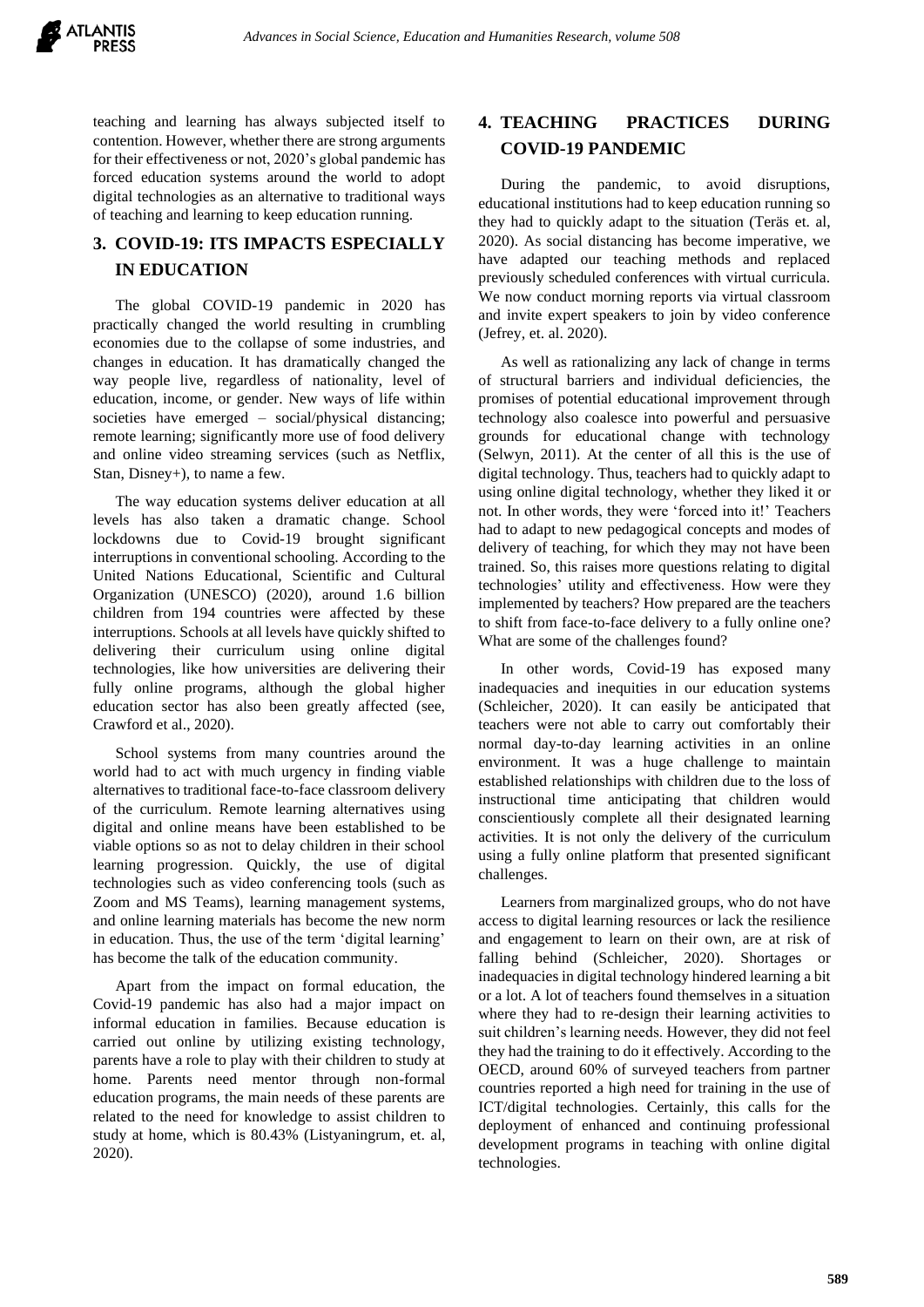

#### **5. POST COVID-19 CONSIDERATIONS**

The Covid-19 pandemic has exposed deficiencies in education systems, one of which is the preparedness of teachers to use fully online delivery of curriculum at any level of schooling. The pandemic has established the importance of online digital technologies in teaching and learning. Digital technology does not just change methods of teaching and learning, it can also elevate the role of teachers from imparting received knowledge, as coaches, as mentors, and as evaluators (Schleicher, 2020). Thus, teachers need school and system-level support / professional development in this area more than ever.

Teachers need to renew their skills regularly to be able to innovate their practices and adapt to rapid changes or transformations. Therefore, teachers and institutions need to prepare and improve competencies to support changes in the education system after the Covid-19 pandemic. As was done in one of the universities in Vietnam, that regarding the e-learning infrastructure, we will prepare for technological advances in our modern global environment and we will also remain resilient to social challenges such as Covid-19 (Pham, H.H, 2020).

This is to ensure that teaching and learning designs employing digital technologies adhere to sound pedagogical practices. Teachers need to avoid what Teräs et. al. (2020) pointed in their paper that some forms of online learning are being criticized for not following pedagogical principles and best practices. In other words, teachers should be thinking of the best pedagogy first and foremost when planning for online delivery of learning. Likewise, support in the home learning environment is important.

The task of the family is very urgent, namely to create an atmosphere in the family of a continuous education process (continues progress) to give birth to the next generation (descendants) who are intelligent and have good character (good character), both in the eyes of parents and society (Jailani, 2014). Parents and carers also need to be in tune with the use of digital technology for their children's learning. Schools should initiate community development involving parents or people whose children under their care.

This is to provide effective guidance if the child is stuck in their learning due to a variety of reasons relating to the technology they are using. Indeed, the success of children's education can be achieved if the three people in charge work together in the process. The three persons in charge are family, school, and community (Listyaningrum, et. al. 2020). The pandemic has elevated the importance of schools and communities working together to maintain our children's well-being and engagement in learning.

Schools should be active in conducting action research activities to continue to develop, refine, and establish effective practices in using digital technology for teaching and learning. Parallel to this, a school should build on the already ongoing efforts to develop the infrastructure for online and remote learning to enhance accessibility and system reliability. Continue to develop the capacity of students and teachers to learn and teach in ways to enhance online learning experience akin to faceto-face delivery. It can be argued that learning is very much a social endeavor. Thus, teachers should emphasize priority in developing and maintaining relationships in online environments. Not only knowledge and skills, but attitudes and character development also need to be developed in the learning process, especially during the pandemic and post-Covid-19 pandemic.

Intania & Sutama (2020) explained that: (1) character education in learning has a role for students to foster good character that can be realized in their social life; and (2) in the pandemic era Covid-19 character education can play a role so that students independently want to learn the material and develop an attitude of responsibility towards the tasks given by the teacher in online learning. If student teachers receive no training in the area of moral development, character, or values education they will be unprepared to teach this area themselves (Revell & Arthur, 2020). This can be achieved with pedagogies that promote connection (teaching and learning through relationships), inclusion (teaching and learning through hospitality), justice (teaching and learning through awareness and reflection), and voice (teaching and learning through dialogue) (see for details about these pedagogies: Price, et. al, 2020).

It should be noted that the considerations presented above are with the presumption that online digital technologies are readily accessible to all teachers and students. For systems that are not readily equipped to provide digital technology accessible to everyone in the education system, they need to reflect on the role of education systems in fostering resilient societies. Besides, reacting efficiently and effectively in the future depends on foresight, readiness, and preparedness. The following set of considerations are modified from the learnings outlined by the EduTech Hub in their ICT Works publication (see https://www.ictworks.org) designed for contexts with limited access to digital technologies:

- Consider class size as of critical importance for safety (dependent on staff availability and classroom size and availability) – this is mainly due to mandates for physical distancing to keep everyone safe. Besides, smaller class sizes could always translate into more effective teaching and learning.
- Use what already exists (or build on from here)  $$ think about how available systems could be put to better use.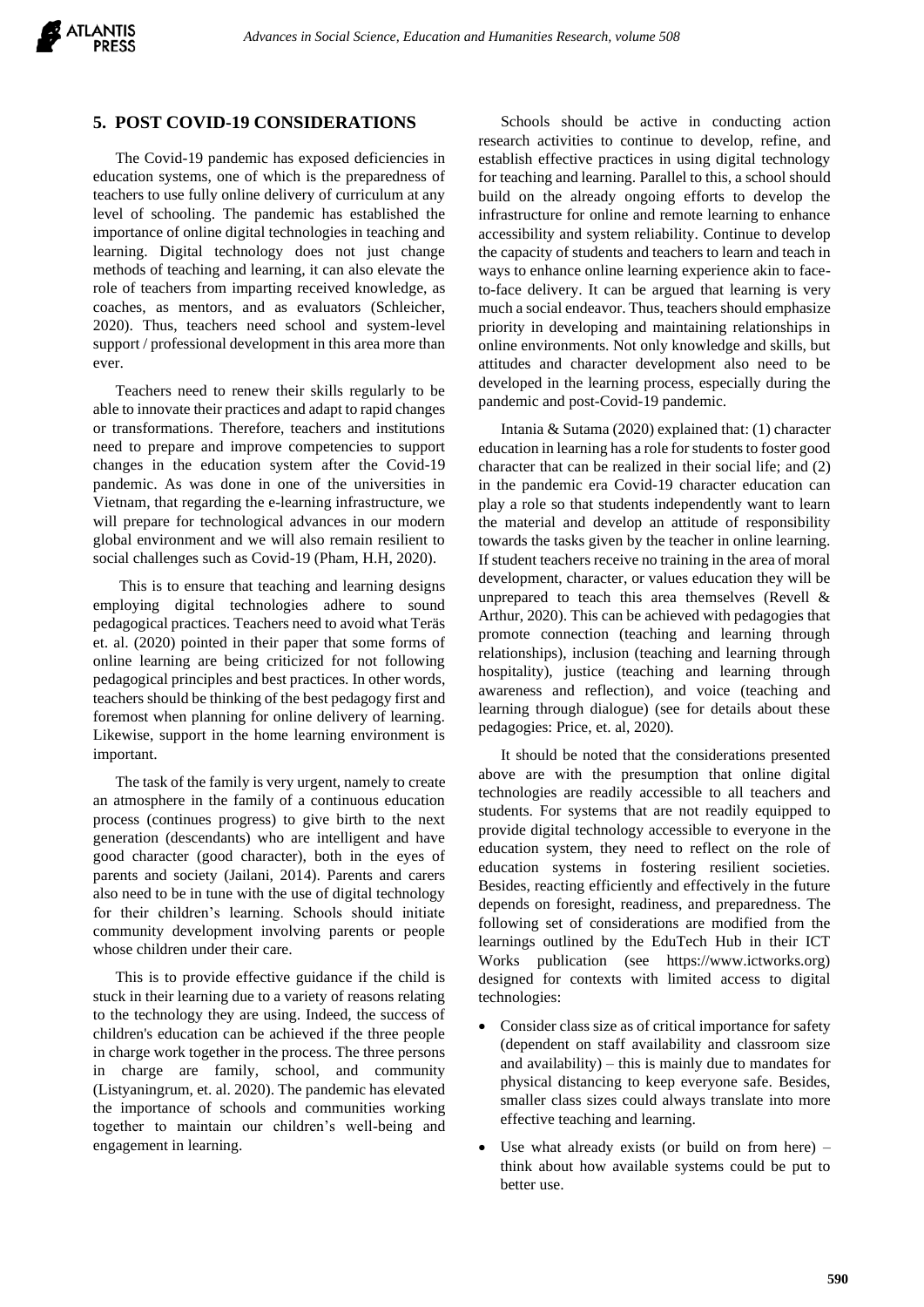

- Teachers and students owning a device are not enough for learning – pedagogy takes precedence over technology. Remote/online learning needs sound pedagogy.
- Sometimes paper works just fine  $-$  as highlighted above, it is all about effective pedagogy.
- Curate content rather than create it (i.e., re-purpose what already exists) – developing new (digital) content takes time and requires monetary investment. Try to research content that already exists and curate it around learning objectives.
- Hardware needs to be targeted and supported (e.g., no point in using slow internet speeds) – this is mainly addressed by education systems and governments. Targeted provision of hardware to specific groups can be helpful.
- Involve parents and 'home teachers' as above, it is important to involve parents in maintaining children's well-being and engagement in learning.
- Be careful with incentives and accountability (think of equitability) – teachers need to ensure that assignment grades are accompanied by appropriate feedback. Consider alternative activities for students who have limited access to technology or electricity.
- Stay nimble (be flexible) although it is always to make detailed plans, they should include a series of reflect-and-adapt moments. Anticipating that things could change based on current events or circumstances is always wise.

## **6. CONCLUSION**

The Covid-19 pandemic has challenged the global society in almost all aspects of life, education included. Teachers around the world have been 'forced' to use online platforms to continue the delivery of the curriculum. However, many teachers struggled to cope with this shift, especially in providing support for students' online learning. Hence, education systems need to ensure that teachers are provided the necessary training and support towards the use of digital technologies, particularly online platforms, to ensure that they can adhere to pedagogical principles and best practices to effectively engage students in learning.

Digital technologies have proven their importance during Covid-19, especially in education. Thus, there is a need to re-think good pedagogies and how digital technologies should be integrated to support students and engage them in their learning. As learning is a social endeavor, it should be considered that there is a change in the 'social' aspect of learning in digital learning environments. Teachers are therefore challenged to think about how they, in an online environment, could maintain connection, inclusion, the facility to maintain awareness and reflection, and dialogue to provide students the learning experiences they would get in traditional faceto-face learning environments. When this is achieved, we can guarantee that teachers will be able to support student's well-being, and sustain their engagement in, and motivation towards, learning-even during times of pandemic or similar disruptions.

#### **REFERENCES**

- [1] Buchanan, Rachel (2011) "Paradox, Promise and Public Pedagogy: Implications of the Federal Government's Digital Education Revolution," Australian Journal of Teacher Education: Vol. 36: Iss. 2, Article 6.
- [2] Crawford, J., Butler-Henderson, K., Rudolph, J., Malkawi, B., Glowatz, M., Burton, R., Magni, P. A., Lam, S. (2020). COVID-19: 20 countries' higher education intra-period digital pedagogy responses. Journal of Applied Learning & Teaching, 3(1), 9-28.
- [3] Gon, S. & Rawekar, A. (2017). Effectivity of E-learning through Whatsapp as a teaching learning tool. MVP Journal of Medical Sciences, 4(1), 19-25.
- [4] Intania, E.V & Sutama. 2020. The role of character education in learning during the COVID-19 pandemic. In: Jurnal Penelitian Ilmu Pendidikan, 13(2).DOI:https://doi.org/10.21831/jpipfip.v13i2.32979
- [5] Jailani, M.S. (2014). Teori Pendidikan Keluarga dan Tanggung Jawab Orang Tua dalam Pendidikan Anak Usia Dini. Nadwa, 8(2), 245-260. doi: <http://dx.doi.org/10.21580/nw.2014.8.2.580>
- [6] Jefrey, W, et.al, 2020. Teaching During a Pandemic. J Grad Med Educ (2020) 12 (4): 403– 405. https://doi.org/10.4300/JGME-D-20-00241.1
- [7] Listyaningrum, R.A. et. al. 2020. Analysis of the Needs of Parents in Mentoring Early Childhood During Learning from Home, in: Proceedings of the 2nd Early Childhood and Primary Childhood Education (ECPE 2020), Atlantis Press, Doi: https://doi.org/10.2991/assehr.k.201112.039
- [8] Listyaningrum, R.A. et.al. 2020. Faktor Dominan Yang Mempengaruhi Partisipasi Orang Tua Dalam Mengikut Program Parenting Education Di Lembaga PAUD. In: Jurnal Pendidikan Nonformal, 15(2). DOI:http://dx.doi.org/10.17977/um041v15i2p74-79
- [9] Price, T., Warren, V., Ben, F., & Willsmore, B. (2020). Pedagogies enabling redemptive learning. Christian Schools Australia.
- [10] Pham, H.H & Ho, T.T.H (2020) Toward a 'new normal' with e-learning in Vietnamese higher education during the post COVID-19 pandemic, Higher Education Research & Development, 39:7, 1327-1331, DOI: 10.1080/07294360.2020.1823945
- [11] Revell, L. & Arthur, J. (2007) Character education in schools and the education of teachers, Journal of Moral Education, 36:1, 79-92,DOI:10.1080/03057240701194738